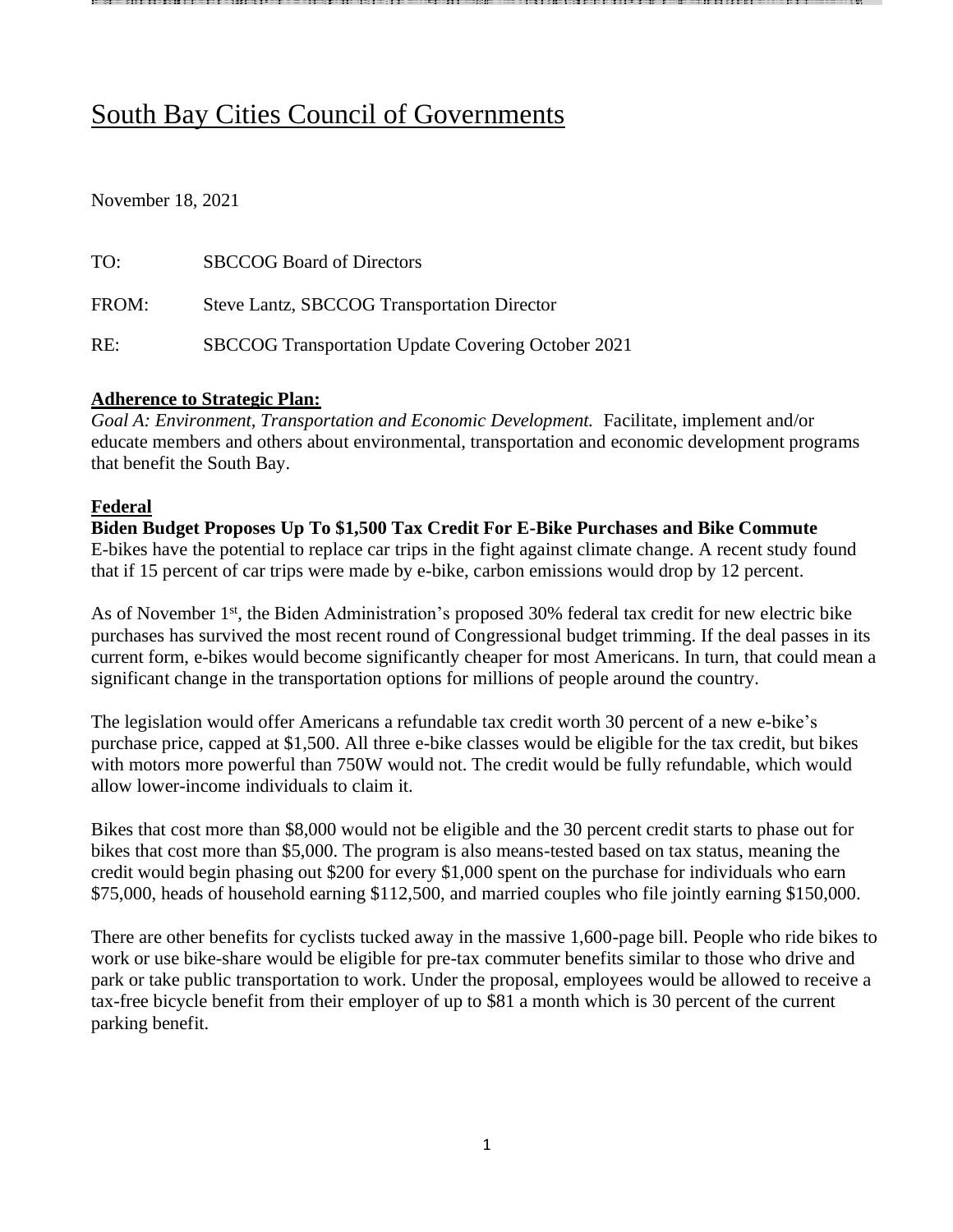#### **US DOT Promises National Safe Systems Approach After Historic 6-Month Surge In Deaths**

A shocking 18.4-percent more people died on U.S. roads in the first six months of 2021 compared to the same period last year. Preliminary data from the Federal Highway Administration show that vehicle miles traveled in the first half of 2021 only increased by about 13%.

In response, the U. S. Department of Transportation is talking about radically changing federal roadway safety policy after new stats showed the largest six-month increase in roadway fatalities ever recorded by the agency.

The department did not reveal how many vulnerable road users were killed in that surge, but if trends mirror the [historic 22-percent spike in pedestrian fatalities](https://usa.streetsblog.org/2021/03/23/confirmed-pedestrian-fatality-rate-up-by-double-digits/) between 2019 and 2020, advocates fear it may have been one of the deadliest years ever for people outside motor vehicles too.

[New research](https://www.nhtsa.gov/document/continuation-research-traffic-safety-during-covid-19-public-health-emergency-january-june) that accompanied the estimates suggests that the surge was largely attributable to increased rates of speeding, which spiked on quarantine-emptied roads but remained endemic even as Americans returned to their driving commutes. US DOT is expected to release its first-ever National Roadway Safety Strategy in January 2022. The strategy will include "a comprehensive set of actions to significantly reduce serious injuries and deaths on our nation's roadways," to be revealed in January 2022. The new federal guidelines will hold state and local leaders accountable for implementing Safe System Approach principles and will identify significant actions the Department will take to help ensure: "Safer People, Safer Roads, Safer Vehicles, Safer Speeds, and Post-Crash Care." The philosophy made the National Transportation Safety Board's ["Most Wanted List"](https://usa.streetsblog.org/2021/04/07/protecting-non-motorists-makes-ntsb-most-wanted-list-for-the-first-time/) for the first time last April.

Of course, a Vision Zero commitment doesn't always mean real Vision Zero results. That's why safety leaders are already putting the pressure on U. S. DOT to [revise](https://nacto.org/2021/05/11/a-blueprint-to-update-americas-street-manual/) the Manual of Uniform Traffic Control Devices to prioritize the safety of all road users over the convenience of drivers.

For more information on all of the Proven Safety Countermeasures FHWA supports at: [https://safety.fhwa.dot.gov/provencountermeasures/.](https://safety.fhwa.dot.gov/provencountermeasures/) Information on FHWA's Focused Approach to Safety Program can be found at [https://safety.fhwa.dot.gov/fas/.](https://safety.fhwa.dot.gov/fas/)

**\$5 Billion Loan Agreement, Executive Order Signed To Clear Shipping Logjam Around California Ports**  A \$5 billion loan agreement was announced on October 28<sup>th</sup> between the U.S. Department of Transportation and California to fund infrastructure improvements to help clear the shipping bottlenecks at California ports.

The partnership will allow California to expedite work on port-specific upgrades, expand capacity for freight rail, develop inland port facilities to expand warehouse storage, and upgrade highways to improve truck travel times, including around the San Pedro Bay and in the Inland Empire. The loan will also help kick-start construction on electrifying railyards and trucks, establish land ports of entry to expand trade capacity and cross border commerce, and make rail crossings safer and more efficient.

The pandemic led to a number of factors that ground the global shipping chain to a halt. Outbreaks have closed factories overseas, and shortages of shipping containers and drivers have led to a historic backup at the ports of Los Angeles and Long Beach, which are already the busiest ports in the nation. The White House first sought to demonstrate that administration officials are tackling the supply chain disruptions head on by announcing on October  $13<sup>th</sup>$  that west coast ports, as well as FedEx, UPS and Walmart, will operate 24 hours a day, seven days a week.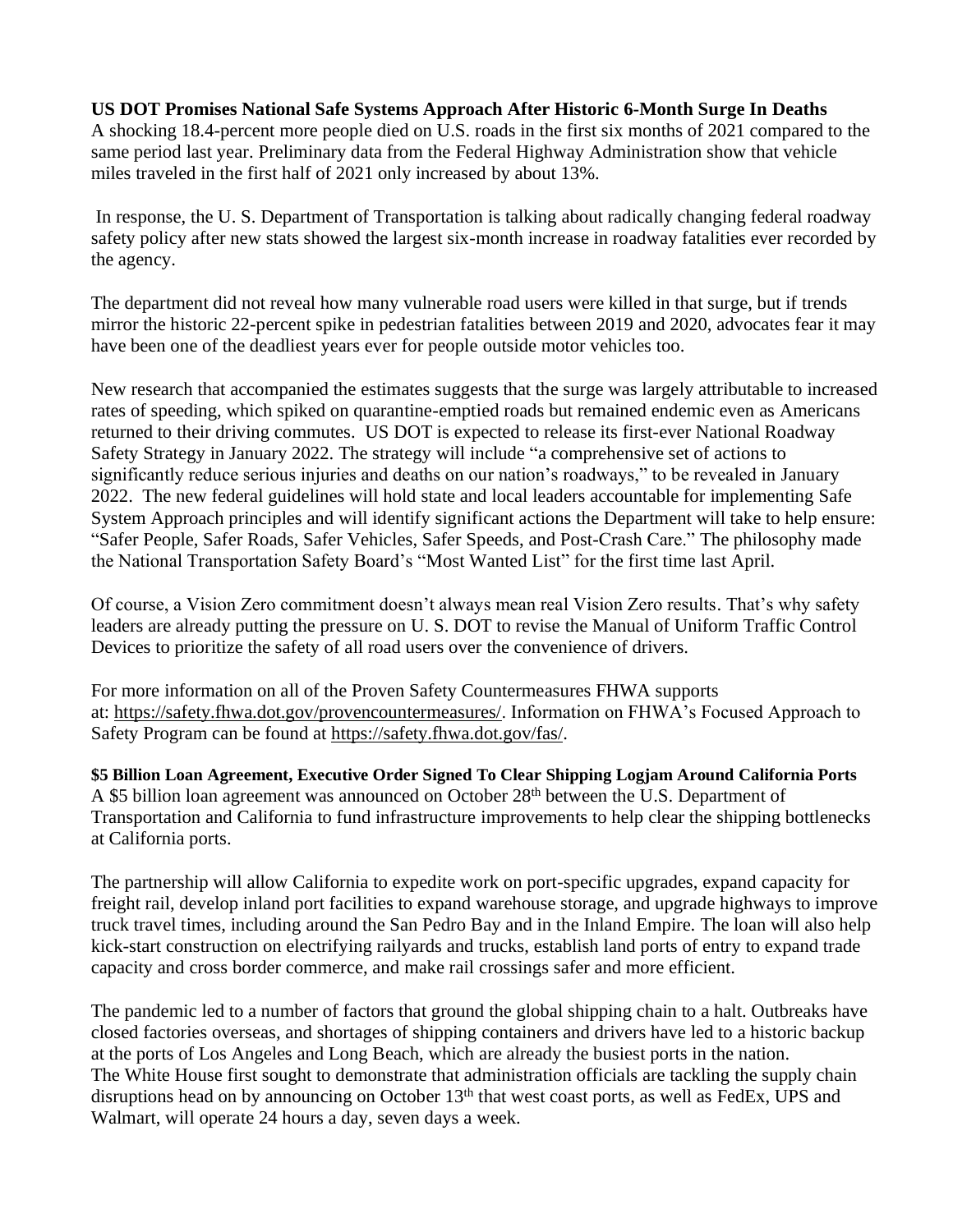Gov. Gavin Newsom also signed an [executive](https://www.gov.ca.gov/wp-content/uploads/2021/10/10.20.21-N-19-21-Supply-Chain-Resilience.pdf) order on October 20<sup>th</sup> directing state agencies to find properties, state-owned and otherwise, to place containers once goods are unloaded from ships. The order also allows truck drivers to be considered for a temporary exemption on weight limits to allow them to carry more goods. The order also emphasizes the need to implement longer-term solutions to address supply chain challenges, and includes direction to the Department of Finance to identify potential investments in transportation infrastructure during the next budget cycle. Finally, the order directs various state agencies, including CalSTA, to continue to coordinate with the Biden-Harris Administration Supply Chain Disruptions Task Force.

## **Governor Signs A. B. 43 Re. Local Speed Limits; Vetoes S. B. 556 Re. Public Poles for Broadband, A. B. 122 Re. Rolling Bike Stops, And A. B. 1238 Re. Legalizing Jaywalking**

A. B. 43, signed by the Governor on October 8<sup>th</sup>, allows cities to set their own speed limits again but has raised concerns about the return of cash-collecting police speed traps. A. B. 43 dilutes the so-called "85th percentile rule," which establishes speed limits based on how fast most drivers in a given area are already driving. California lawmakers hoped the 85 percent rule would discourage cities from setting arbitrarily low limits, which in theory could be exploited by local police departments through excess ticketing at city boundaries where the speed limit abruptly drops once vehicles enter town, giving traffic officers cause to pull over non-observant drivers and issue citations. Bill supporters say it would allow cities to take into account the safety of vulnerable road users when setting limits.

Vetoed S. B. 556 would have forced local governments to make space available on street light poles, traffic signal poles, utility poles, and other public infrastructure to telecommunications providers seeking public locations on which to mount their broadband infrastructure.

Vetoed [A.B. 122](https://leginfo.legislature.ca.gov/faces/billNavClient.xhtml?bill_id=202120220AB122) would have allowed rolling bicycle stops at stop signs while [A.B. 1238,](https://leginfo.legislature.ca.gov/faces/billNavClient.xhtml?bill_id=202120220AB1238) the Pedestrian Access Bill, would have made jaywalking legal.

## **It Just Got Easier To Set Up 'Slow Streets" And Sidewalk Dining Programs In L. A. County**.

A. B. 773, which becomes effective January 1, 2022, allows local jurisdictions in L. A. County to adopt "slow streets" programs that prevent or limit vehicle traffic on some roads that permanently or temporarily close streets and highways. To do that, a local jurisdiction must meet certain conditions:

- There must be a determination that halting or restricting vehicle traffic is necessary for the safety of people who use the street.
- The jurisdiction must conduct an outreach and engagement process.
- The street closures and traffic restrictions must clearly be designated with signage
- The jurisdiction must maintain a website with information about the slow streets program and a list of streets that are part of the program or being considered for it.

## **CA to Vastly Increase Investments in Zero Emission Vehicles and Infrastructure**

S. B. 170 was one of the 24 bills that were signed by the Governor when he approved the state budget on September 23<sup>rd</sup>. The bill includes \$3.9 billion to be invested by the state over the next three years for zero emission vehicle (ZEV) infrastructure and incentives programs.

The investments are made possible by this year's unexpectedly huge budget surplus, new revenue from recent cap-and-trade auctions, and other funds such as legal settlement money [from vehicle](https://ww2.arb.ca.gov/news/daimler-settles-high-emitting-diesel-violations)  [manufacturers that were caught cheating on emissions tests.](https://ww2.arb.ca.gov/news/daimler-settles-high-emitting-diesel-violations)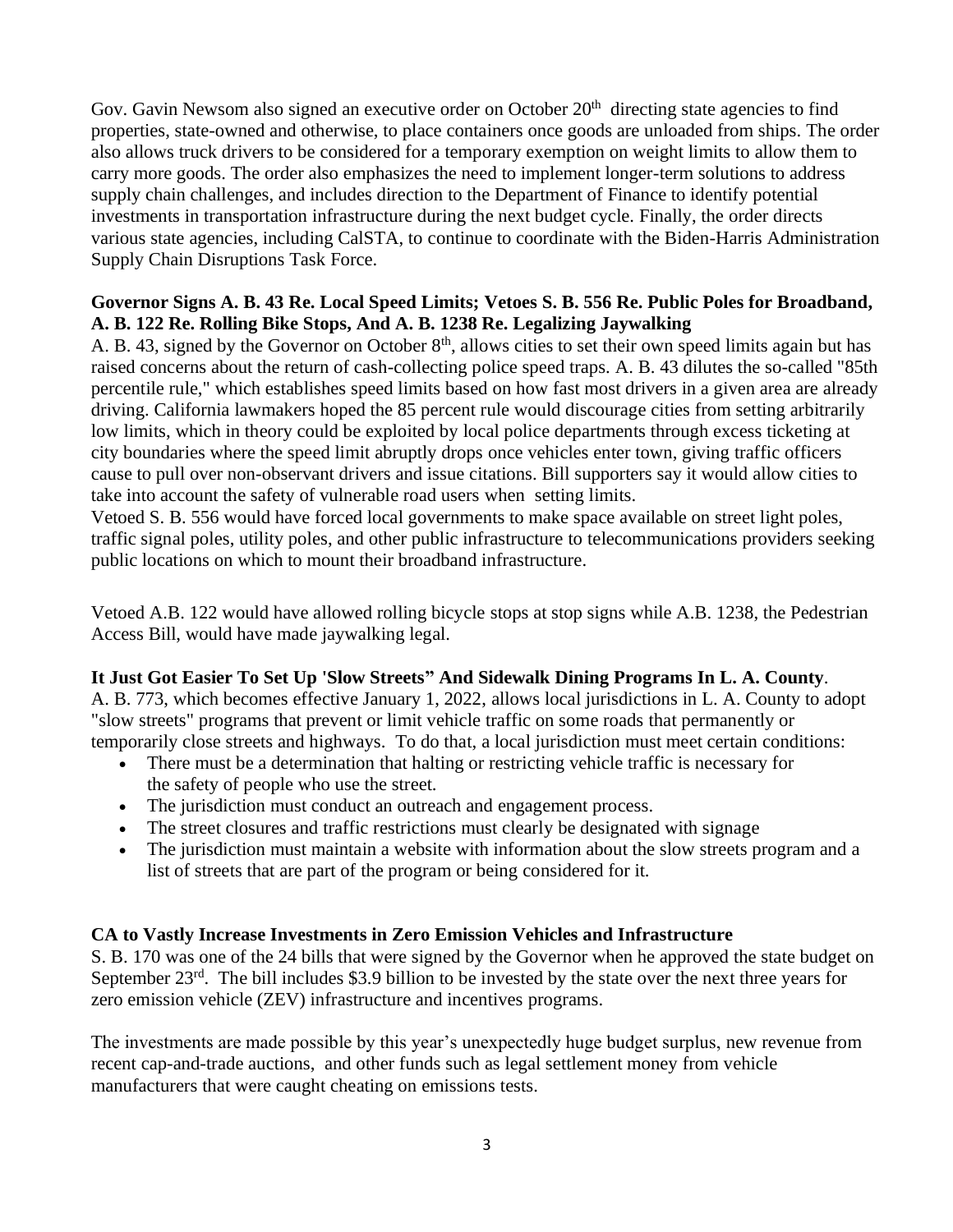The state will invest \$3.9 billion over the next three years to encourage and increase the use of ZEVs, including building charging infrastructure and encouraging manufacturing of vehicles and charging equipment. [The investment plan](https://www.energy.ca.gov/publications/2021/2021-2023-investment-plan-update-clean-transportation-program) includes:

- \$2 billion over three years for heavy-duty ZEV vehicles and charging stations, including transit buses, school buses, and short-haul trucks.
- \$1.2 billion over three years for passenger ZEV adoption and transportation equity, in the form of "clean mobility for disadvantaged and low-income communities." This includes \$400 million over three years to expand the Clean Cars 4 All and for "a suite of clean transportation equity projects." There is also \$525 million allotted to the Clean Vehicles Rebate Project, and \$10 million for electric bike incentives.
- \$407 million for zero-emission rail and transit, for equipment purchases and infrastructure.
- \$250 million to the Clean Transportation Program, which gives grants to strengthen and expand California's ZEV manufacturing.
- \$25 million for "zero- and near zero-carbon fuel production and supply and \$5 million for workforce training and development

## **Region**

## **Fare Collection Resumes January 10th On The Metro Bus And Rail System With New Pricing**

To keep Metro riders and employees safe, Metro suspended front door boarding and fare enforcement on Metro buses and trains in March 2020 at the outset of the COVID-19 pandemic. To attract riders back to the system, the Board on October 28<sup>th</sup> approved the following fare discounts for six months when fare enforcement resumes on January 10<sup>th</sup>:

\$26 for a 30-day pass \$6.50 for a 7-day pass \$3.50 for a day pass

The Metro Board of Directors also approved a [fare policy change,](https://boardagendas.metro.net/board-report/2021-0679/) allowing [all five-year-olds to ride](https://la.streetsblog.org/2021/10/18/metro-plans-to-close-loophole-that-charges-five-year-olds-full-fare/)  [Metro buses and trains for free.](https://la.streetsblog.org/2021/10/18/metro-plans-to-close-loophole-that-charges-five-year-olds-full-fare/) Previously, pre-kindergarten five-year-olds paid full fare while students had discounted fares and children age one to four rode free.

In addition, Metro is expanding its low-income fare program by offering six months of discounted LIFE fares for current LIFE low-income customers and 90 days of free rides for new LIFE enrollees starting January 10, 2022

The fares will be available on Metro TAP vending machines, taptogo.net and at Metro Customer Centers from Dec.  $15<sup>th</sup>$  until July  $20<sup>th</sup>$ .

Metro's GoPass fareless program for students will continue through June 30, 2023. The program allows K-12 and community college students at more than 40 participating schools and/or school districts in L.A. County to obtain free passes to ride the Metro System (and participating transit operators). To check if your district or school is on the list, press control and [click here.](http://www.metro.net/fareless)

## **County Supervisors Will Explore Providing Mental Health Services on Metro Trains and Buses**

The L. A. County Board of Supervisors have unanimously approved a proposal that allows the LA County Department of Mental Health (DMH) to enter negotiations with Metro about the possibility of using county mental health professionals to respond to mental health crises aboard Metro's trains and buses.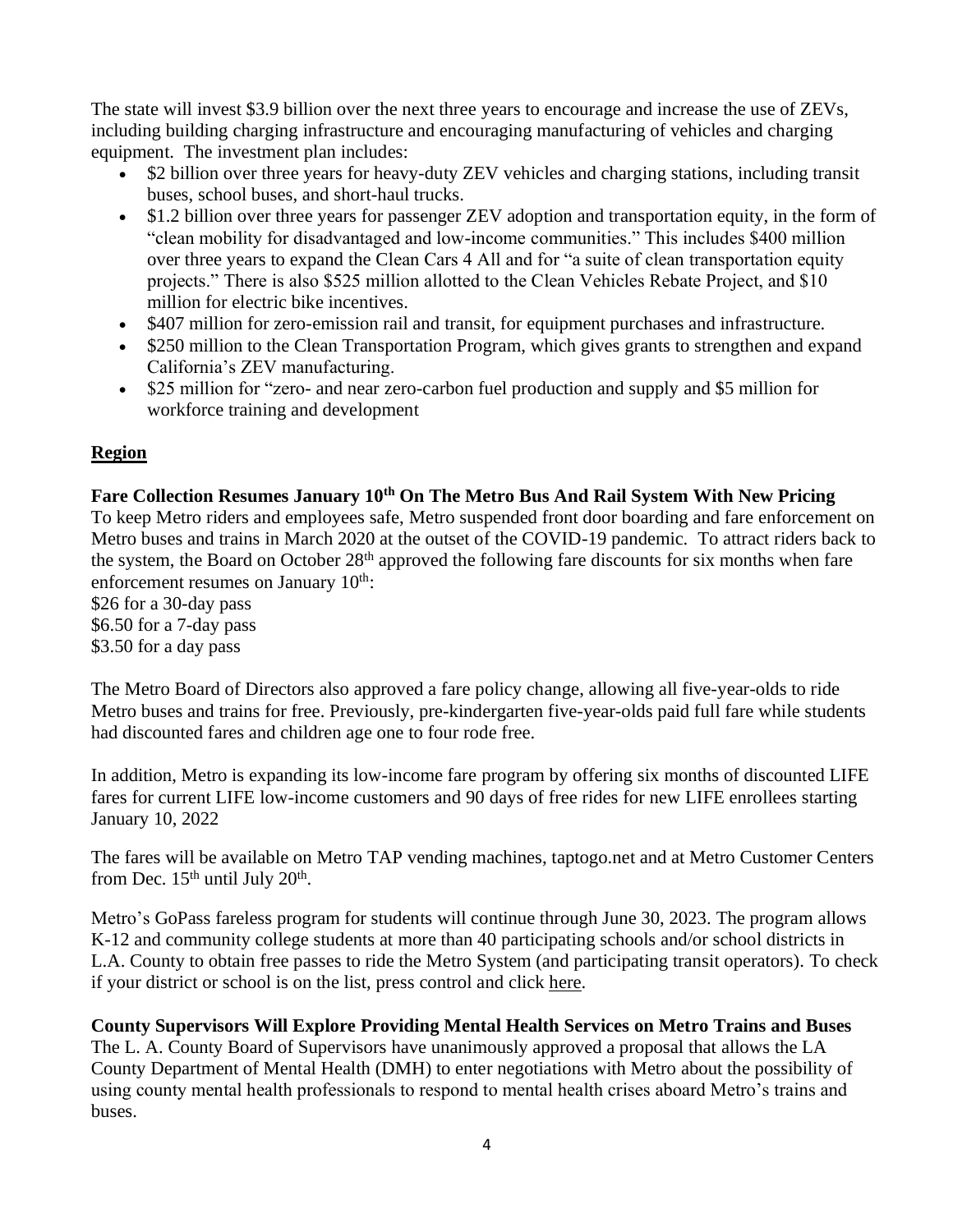The motion allows DMH to begin official conversations with Metro about providing mental health crisis response services and gives the department the authority to enter into a contract if an agreement is reached.

DMH operates two types of mental health crisis teams. One is known as a Mental Evaluation Team (MET) which consists of one highly trained law enforcement officer paired with one DMH-licensed mental health clinician to provide a specialized response to the highest-risk crises with the goal of diverting these individuals to treatment, minimizing uses of force and harmful outcomes, and mitigating incarceration and justice system involvement.

The other type of team is an unarmed, non-law enforcement Psychiatric Mobile Response Teams (PMRT) with teams consisting of at least one licensed mental health clinician and at least one other mental health professional.

## **Trends**

## **Drone Delivery Promises Comfort And Speed, But Needs Local Regulatory Structure**

Drone delivery company [Wing](https://wing.com/en_au/) owned by Alphabet, the parent company of Google, is setting itself up to be the backbone of a new aerial infrastructure. Wing's delivery drones can operate out of the operator's line of sight. Flight is fully autonomous, with one pilot monitoring several flights at once and able to take over or land if necessary.

Wing operates much like many app delivery platforms. After signing up, customers use the smartphone app to place their orders. Orders are then packed at local base stations and flown to their destinations by Wing's drones. On arrival, the packages are lowered to customers by winch, automatically detaching from the drone before it returns to the base station.

One of Wing's major promises is unbelievably fast delivery on demand. This is a remarkable acceleration in the pace and expectation of delivery. Wing boasts an average delivery time of roughly 10 minutes. Their quickest time recorded – from order placement to product in hand – is [2 minutes and 47 seconds](https://wing.com/en_au/how-it-works/)

While Wing's drones are autonomous, pilots monitor flight paths, packers parcel up the products, and maintenance staff take care of the hardware and software. All of these workers must perform to satisfy the stress-inducing 10-minute delivery time.

Drone delivery may also have hidden environmental costs. Keeping cars and trucks off the road might [cut](https://www.nature.com/articles/s41467-017-02411-5)  [energy consumption,](https://www.nature.com/articles/s41467-017-02411-5) but mining lithium for batteries and supplying [energy for data centers](https://journals.sagepub.com/doi/abs/10.1177/14614448211017887) may reduce or eliminate those gains. And there is that pesky question from your neighbor: "Do we want to live under a cloud of drones?"

Alongside [new regulations](https://www.infrastructure.gov.au/aviation/technology/files/national-emerging-aviation-technologies-policy-statement.pdf) to protect neighborhoods, new digital infrastructures are being developed to manage increasingly congested and "automated" skyways. Wing is heavily involved, providing a [flight](https://www.bloomberg.com/news/articles/2021-06-29/alphabet-jumps-into-drone-air-traffic-control-with-flight-app)  [planning and safety app](https://www.bloomberg.com/news/articles/2021-06-29/alphabet-jumps-into-drone-air-traffic-control-with-flight-app) for drone operators, a system for remote drone identification, and an ["unmanned](https://wing.com/en_au/unmanned-traffic-management/)  [traffic management"](https://wing.com/en_au/unmanned-traffic-management/) service, " The COVID-19 pandemic is also helping companies like Wing to accelerate their agenda, as they can promise less congestion, less consumer mobility, and less social contact.

Local leaders will need to develop the tools and expertise to enforce ground-based design and land use standards and equal and fair access to skyway infrastructure. It may already be too late for local jurisdictions to "Just Say No!"